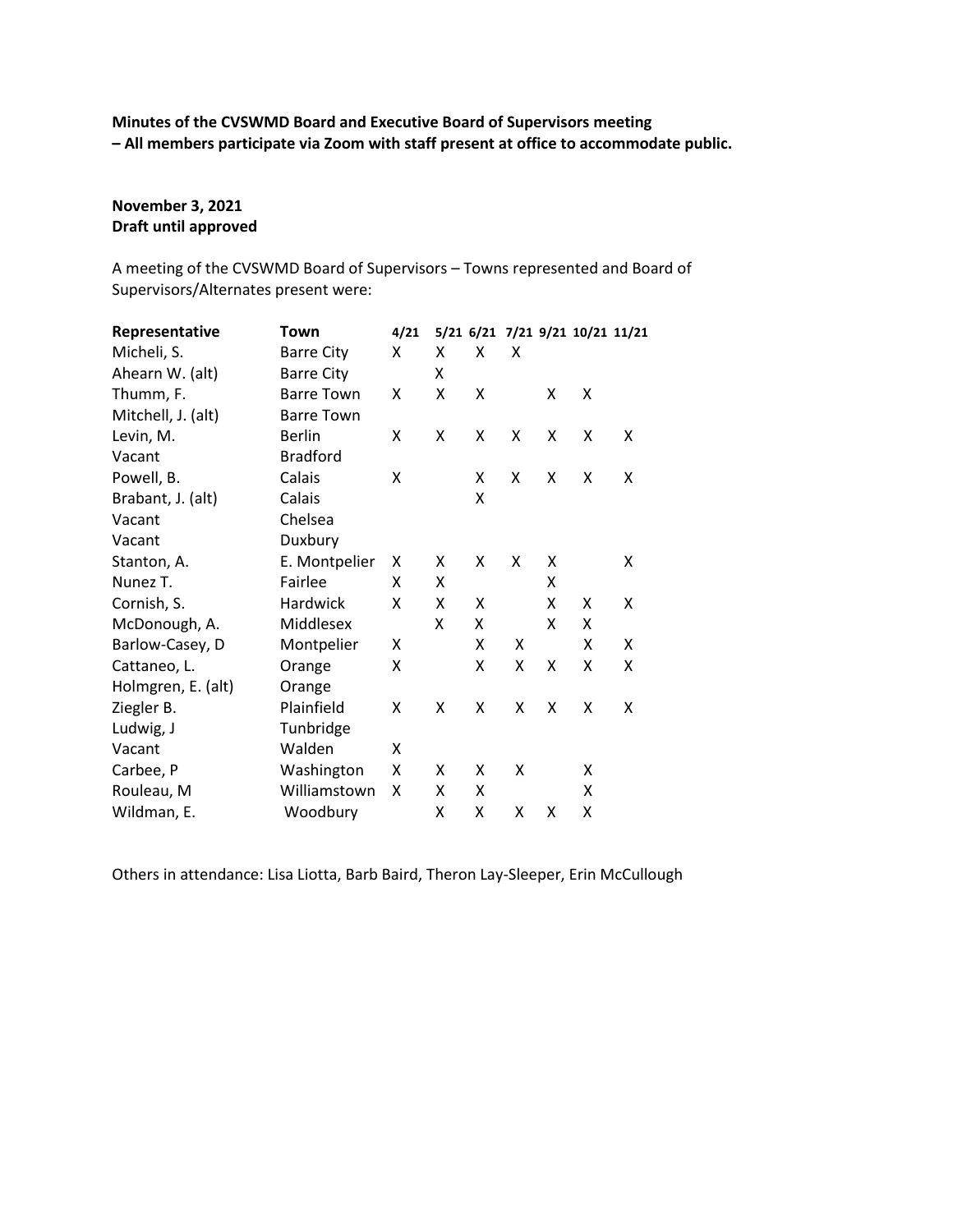### Call to Order (1)

With no quorum of the full Board, Vice Chair Lee Cattaneo convened the Executive with Bill Powell and Matt Levin to order at 6:35.

Agenda Revisions (2) Items # 6 and 7 moved to later in the meeting.

Public Comment Period and Announcements (3) None.

Zoom meeting protocols adopted by Board of Supervisors, December 2020 (4) Lisa Liotta stated that the board-approved protocols are included in the packet as a reminder.

Consent Agenda (5)

Adopt minutes of the Board of Supervisors meeting: October 6, 2021 Accept minutes of the Executive Board meeting: October 19, 2021 Accept minutes of Grants committee meeting: October 25, 2021 Accept minutes of Financial Oversight committee meeting: October 26, 2021 **Bill Powell moved to accept the Consent Agenda. The motion was seconded and passed unanimously.**

## Presentation by staff on CVSMWD's year-long USDA Rural Services Grant (8)

Theron Lay-Sleeper presented slides on the District's USDA Rural Services grant for \$95,000 to provide technical assistance to Barre City landlords to manage food scraps. While originally planning on distributing free compost equipment to 25 landlords, the program serviced 55 – included 75 properties, 555 units and 2,000 residents.

Review Financial Statements for FY21: June 30, 2021 (6)

- FY21 Income statement, budget to actual
- FY21 Income statement, previous year comparison
- June 30, 2021 Balance sheet with previous year comparison

Treasurer Erin McCullough went over the statements in the packet, sharing that the final audit is not yet complete but the numbers presented are accurate.

Review financial statement for Quarter 1 FY22 (7)

- Income statement, budget to actual
- Income statement, previous year comparison
- Balance sheet, previous year comparison
- Accounts receivable aging summary
- Checks over \$1,000

Erin McCullough pointed out that the statements are for 25% of FY22. Household Hazardous Waste income was greater than expected due to collaboration with an out of district town participating in one collection.

**Bill Powell moved to accept the FY22 financial statements as presented. The motion was seconded and passed unanimously.**